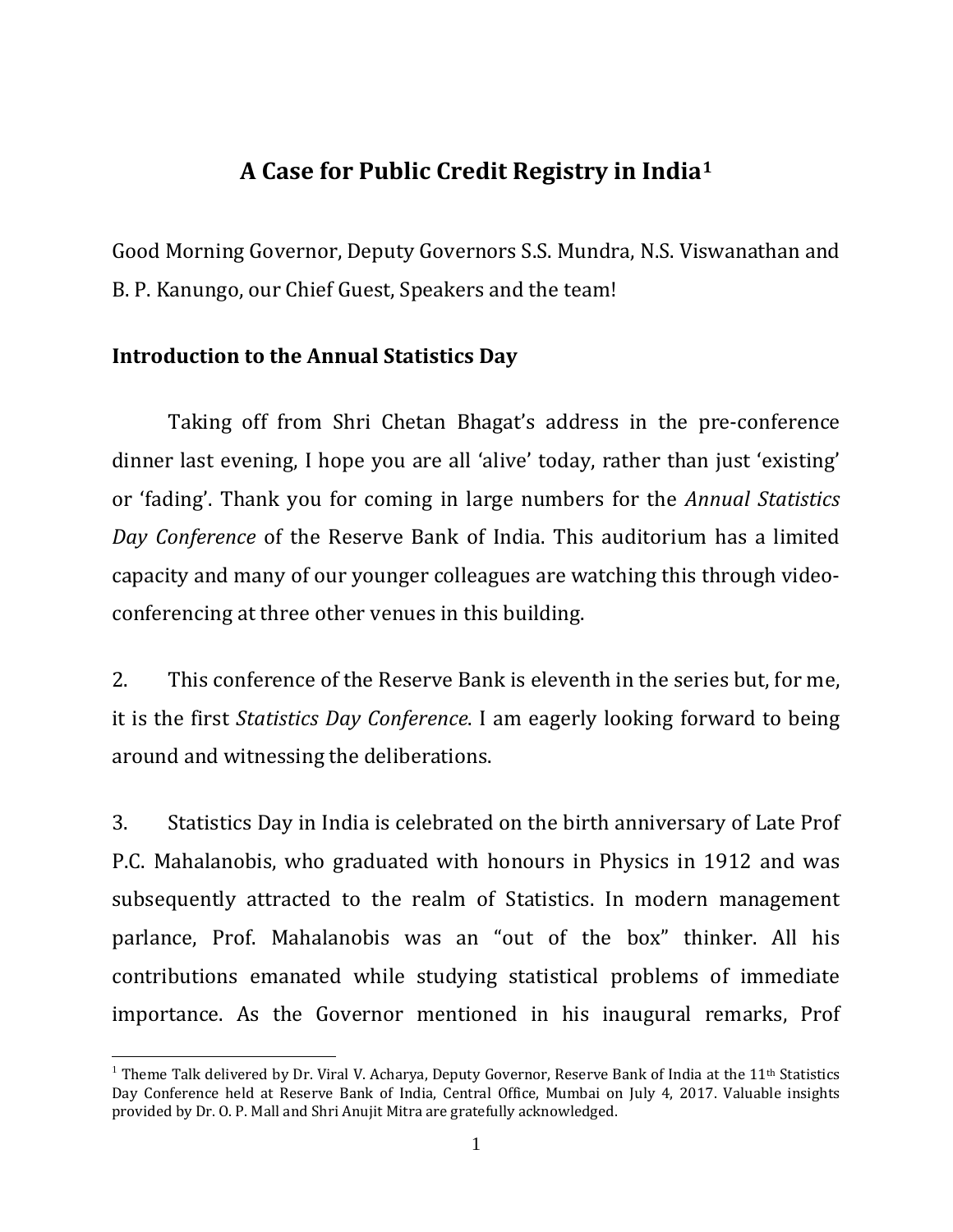Mahalanobis set up the Indian Statistical Institute (ISI) and the survey lab there subsequently blossomed into the present National Sample Survey Office (NSSO). The Reserve Bank has benefitted immensely over the years from its collaboration with the ISI on statistical issues and the NSSO on measurement issues.

4. In today's conference, we are privileged to have with us several distinguished guests. Dr. Martine Durand, our keynote speaker today is the Chief Statistician and Director, OECD Statistics Directorate, and a leading voice on global statistical issues. She has flown in early morning today from Paris. A warm welcome to India and to the Reserve Bank, Martine - *Namaste*!

5. Let me also welcome Prof. Chetan Ghate of the ISI-Delhi, who is a member of the Monetary Policy Committee (MPC) and a regular teacher at the RBI Academy, as well as Prof N. Balakrishna of the Cochin University of Science and Technology, who will both deliver special talks later today.

6. Prof. Dilip Nachane, who would join us in the afternoon, is Professor Emeritus, IGIDR-Mumbai and was a member of the Reserve Bank's Technical Advisory Committee on Monetary Policy (TAC-MP) and the Prime Minister's Economic Advisory Council (PMEAC) for a long time. He will be chairing the Panel Discussion on the Conference-Theme. Let me also welcome Dr D.K. Joshi of CRISIL, Ms. Pranjul Bhandari of HSBC, and Dr. Samiran Chakraborty of the Citibank, who are the other distinguished panel members. Thank you panelists for devoting your valuable time to the Statistics Day.

2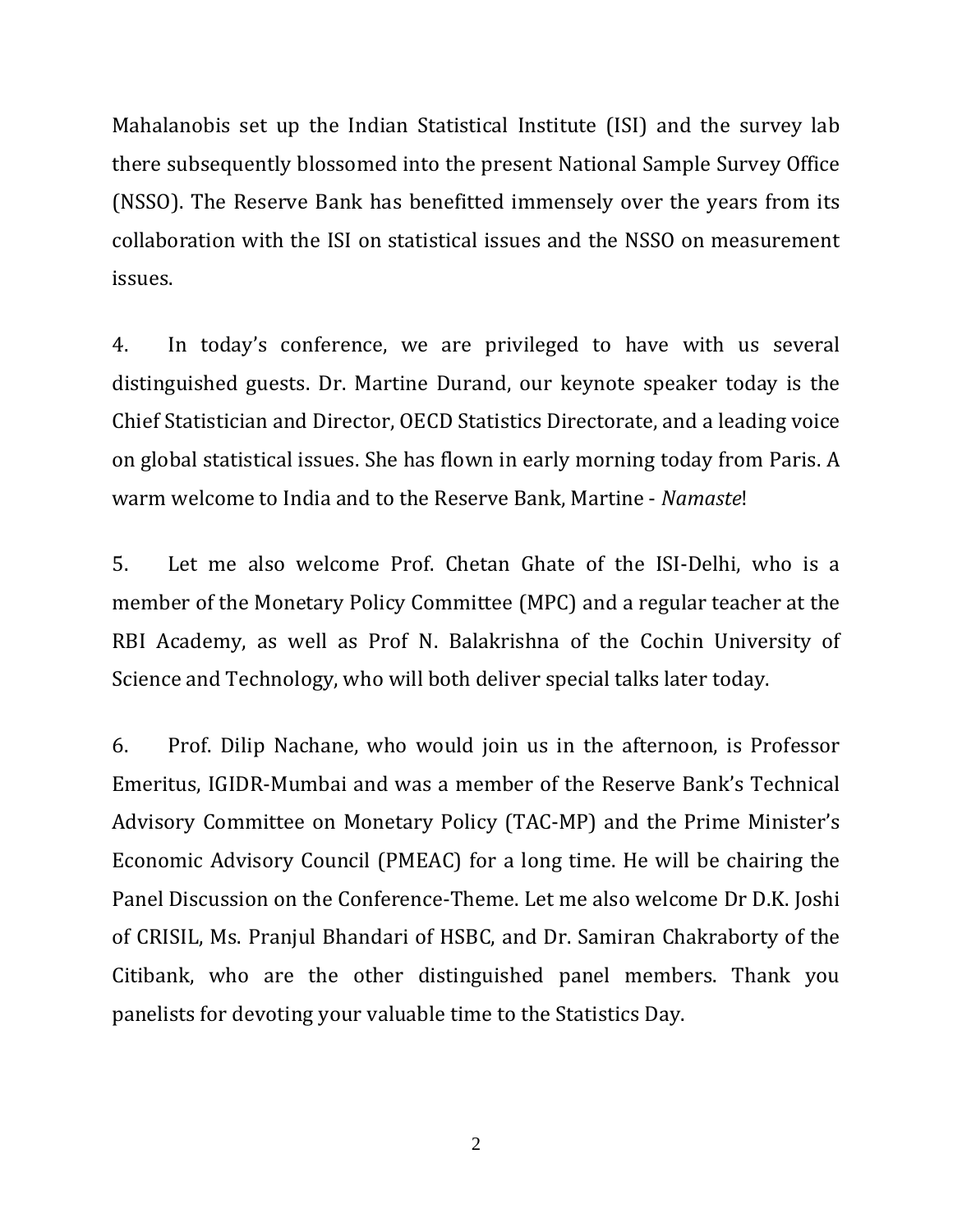7. Let me now move to the Theme of today's conference, *viz.*, '*New Frontiers on Statistical Methods and Information Base for Central Banks*'. Statistical techniques are an integral part of economic analysis. An interesting acknowledgement of this is the good share of "method awards" in award of the Nobel Prize for Economic Sciences. The first Nobel in Economics in 1969 went to Ragnar Frisch and Jan Tinbergen for their pioneering work on econometric model building, i.e., for their integration of economic theory and statistical methods. Over the years, Nobel "method awards" have also been awarded for input-output method, national accounts, micro-econometrics, cointegration and ARCH (to Rob Engle, colleague, co-author and dear friend when I was at NYU Stern).

8. The central role of statistical methods in economic analysis is also reflected in their constantly growing share in the curriculum for students in economics and finance. The global financial crisis and its aftermath has been a big structural break to explain which new approaches and methods are gaining ground. Macroeconomic forecasters have faced interesting questions during this last decade, as the outbreak of banking and sovereign crises has led to the most basic assumptions behind forecasts being violated. This has also necessitated further effort towards methodological refinements, not just in economic theory but also in statistical methods to test the theory. In many ways, this is an exciting time in my view to be studying economics.

9. The meeting of the G-20 Finance Ministers and Central Bank Governors in 2009 endorsed the G-20 Data Gap Initiatives (DGI), which focuses on (a) build-up of risk in the financial sector; (b) cross-border financial linkages; (c) vulnerability of domestic economies to shocks; and (d) improving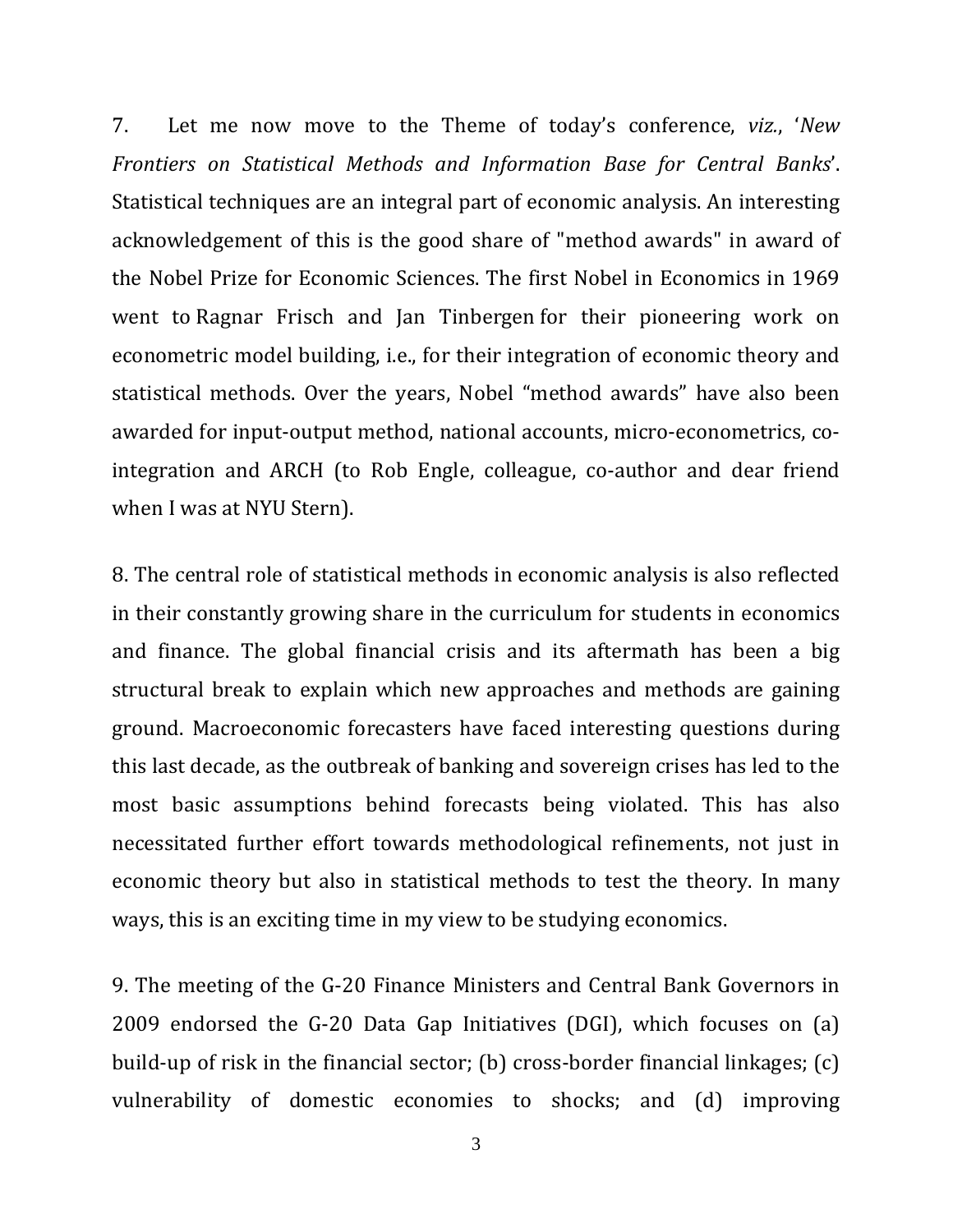communication of official statistics. After the first phase of DGI was largely implemented, the second phase commenced in 2015 with the objective to strengthen the global statistical systems so as to aid deeper economic analysis. India's progress in this regard has been good so far and we are taking further strides, recognizing that such initiatives help individual countries and also the global economic system.

#### **The Case for a Public Credit Registry in India**

10. I will focus in the rest of my remarks on a topic which I feel is vital for the Indian economy at this juncture and where I expect the Reserve Bank, and more specifically, the Statistics Department, to play a rather important role. It concerns the setting up of a **Public Credit Registry (PCR)**, an extensive database of credit information for India that is accessible to all stakeholders. Generally, a PCR is managed by a public authority like the central bank or the banking supervisor, and reporting of loan details to the PCR by lenders and/or borrowers is mandated by law. The contractual terms and outcomes covered and the threshold above which the contracts are to be reported vary in different jurisdictions, but the idea is to capture all relevant information in one large database on the borrower, in particular, the borrower's entire set of borrowing contracts and outcomes.

11. A PCR, if put in place for India, will help in a) Credit assessment and pricing by banks; b) Risk-based, dynamic and countercyclical provisioning at banks; c) Supervision and early intervention by regulators; d) Understanding if transmission of monetary policy is working, and if not, where are the bottlenecks; and, e) How to restructure stressed bank credits effectively. The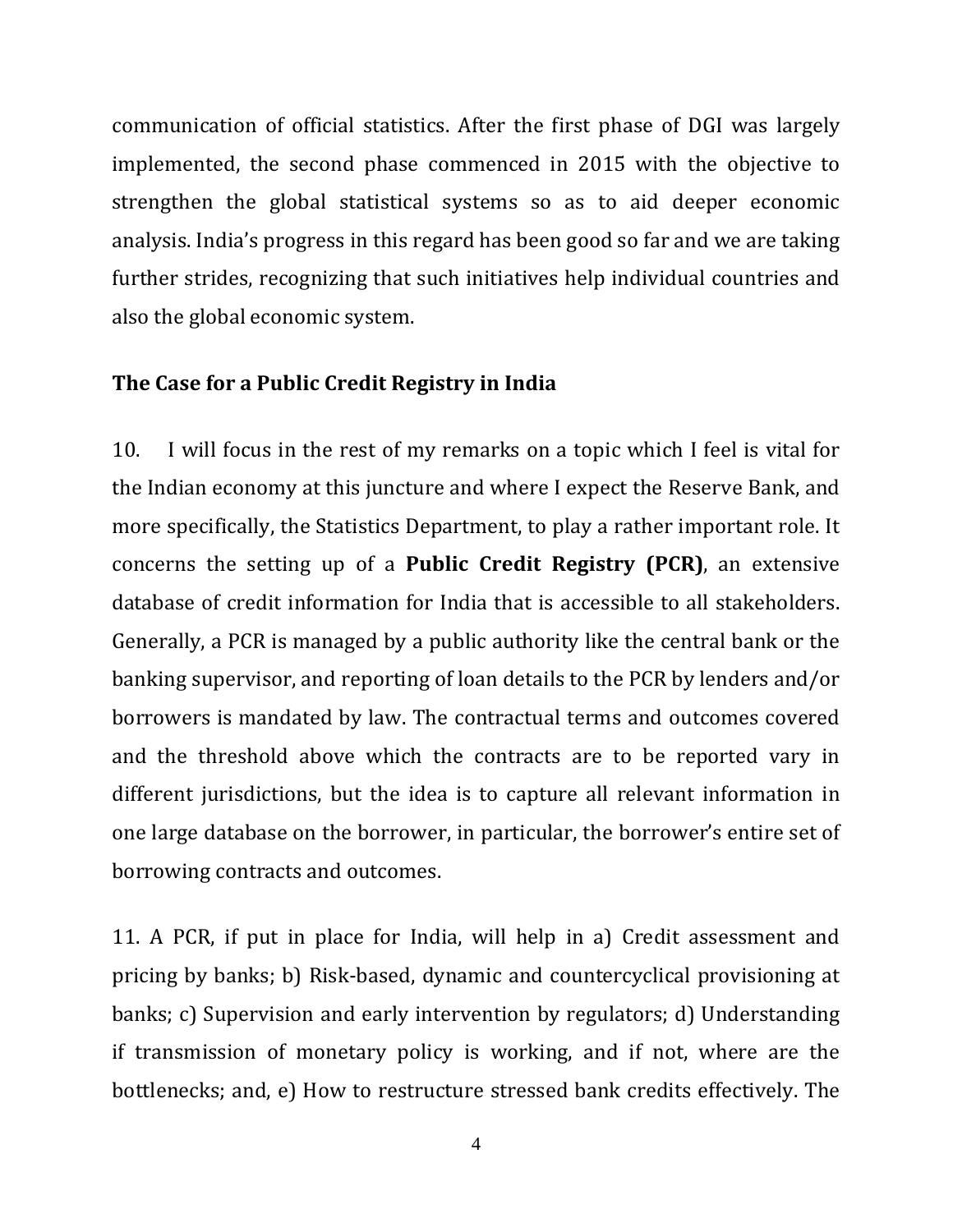extensive and incisive work of Professor José-Luis Peydró of Universitat Pompeu Fabra on such issues using the Spanish Credit Register is a testimony to the tremendous value a PCR can bring to clear understanding of the underlying economy. I encourage you to check out his work.

12. Let me start by explaining the motivation for creating such a database. A vast body of academic literature advocates transparency in credit markets, arguing that it improves the efficiency of the market and helps creditors as well as borrowers. One of the reasons the credit information is termed as a 'public good' is its utility to the credit market at large and to the society in general. In the absence of a central database of credit information, the creditors are restricted to the information they have about their clients based only on their limited transactions or interactions with the clients, and this could lead to suboptimal outcomes.

13. A central repository, which, for instance, captures and certifies the details of collaterals, can enable the writing of contracts that prevent over-pledging of collateral by a borrower. In absence of the repository, the lender may not trust its first right on the collateral and either charge a high cost on the loan or ask for more collateral than necessary to prevent being diluted by other lenders. This leads to, what in economics is termed as, *pecuniary externality* – in this case, a spillover of one loan contract onto outcomes and terms of other loan contracts. Furthermore, absent a public credit registry, the 'good' borrowers are disadvantaged in not being able to distinguish themselves from the rest in opaque credit markets; they could potentially be subjected to a rent being extracted from their existing lenders who enjoy an information monopoly over them. The lenders may also end up picking up fresh clients who have a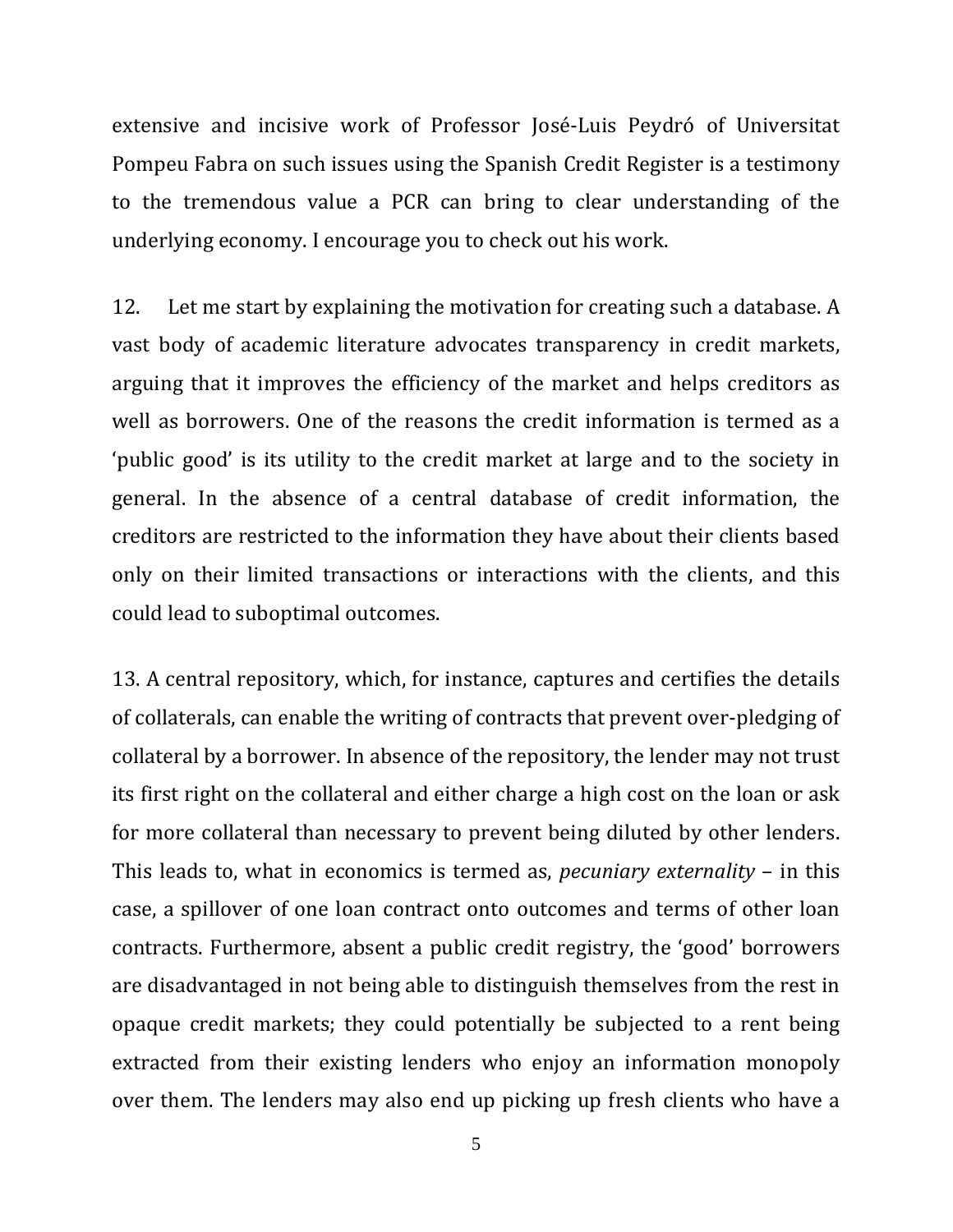history of delinquency that is unknown to all lenders and this way face greater overall credit risk.

#### **Current Credit Information Systems in India**

14. Let us now have a look at the current credit information systems in our country. The private Credit Bureaus (CBs) operating in India are regulated by RBI under the Credit Information Companies (Regulation) Act, 2005 and include Credit Information Bureau (India) Limited (CIBIL), Equifax, Experian, and CRIF Highmark. Each one of these focuses on data analytics to provide credit scores, and allied reports and services. These analytics are useful for the member banks for issuing credit cards as well as for taking decisions (primarily on retail loans) as of now.

15. The Reserve Bank has set up the Central Repository of Information on Large Credits (CRILC) in 2014-15. It is now one of the most important databases for offsite supervision. Here the Scheduled Commercial Banks (SCBs) in India report credit information of their large borrowers, i.e., those having aggregate fund-based and non-fund based exposure of INR 50 million and above. It covers around sixty per cent of the loan portfolio and around eighty per cent of the non-performing loans of SCBs. The reporting is done on a quarterly basis but the slippages are required to be reported in another format on as-and-when basis. The CRILC is designed entirely for supervisory purposes and its focus is on the reporting entities' exposure to the borrower (as individual and/or as a group) under various heads, such as bank's exposure to a large borrower; the borrower's current account balance; bank's written-off accounts; and identification of non-co-operative borrowers, among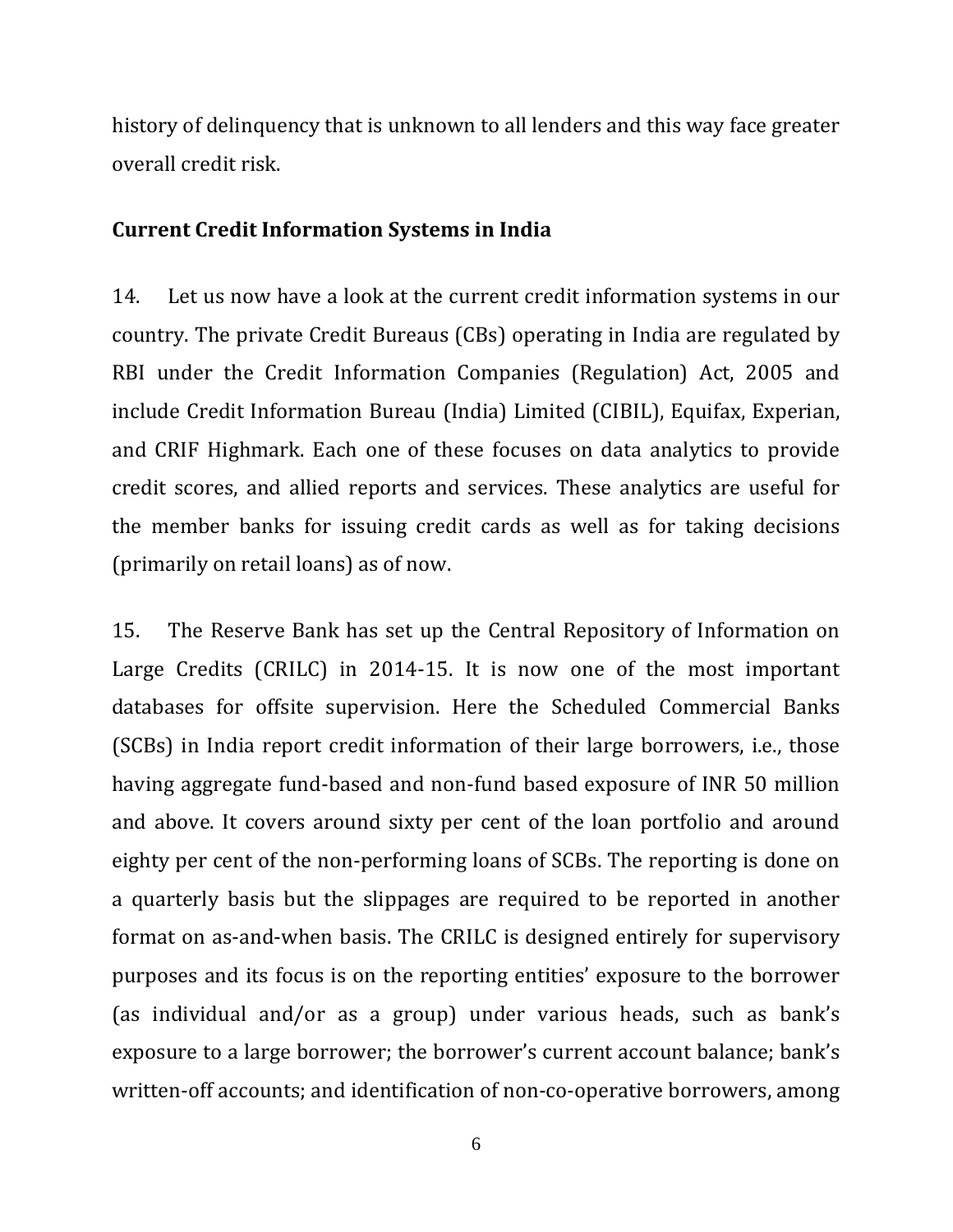others. However, CRILC captures only limited detail about the borrowers such as the industry to which they belong and their external and internal ratings. The pooled information under CRILC is shared with the reporting banks but is not shared with the Credit Bureaus, larger lender community, or researchers.

16. My colleagues in DSIM are familiar with the Basic Statistical Return – I or BSR1**,** where account level credit information (an "account" being a specific loan or facility between a bank and a borrower) is reported by banks. As the name suggests, it is a statistical return which captures some metadata for the account such as *district and the population group* of the place of funds utilisation; type of account such as cash credit, overdraft, term loan, credit cards, etc.; *organisation type* such as private corporate sector, household sector, microfinance institutions, Non-Profit Institutions Serving Households (NPISH) and non-residents; and *occupation type* such as agriculture, manufacturing, construction, and various financial and non-financial services. The *interest rate* charged along with the flag for *floating vs fixed* is also reported here. These details are not present in CRILC which is a borrowerlevel dataset rather than an account-level dataset. Though BSR1 contains a "health code" for each account, it is not comprehensive enough to cater to the supervisory needs as it is not feasible to aggregate all accounts maintained by a borrower in the absence of a unique identifier across the reporting banks. Due to a number of reasons, even bank-level aggregation of delinquency in BSR1 will not in general match with that reported through CRILC. Aggregated statistical information with spatial, temporal and sectoral distribution from BSR1 is shared in the public domain for researchers, analysts and commentators. Account-level data is, however, kept confidential but is shared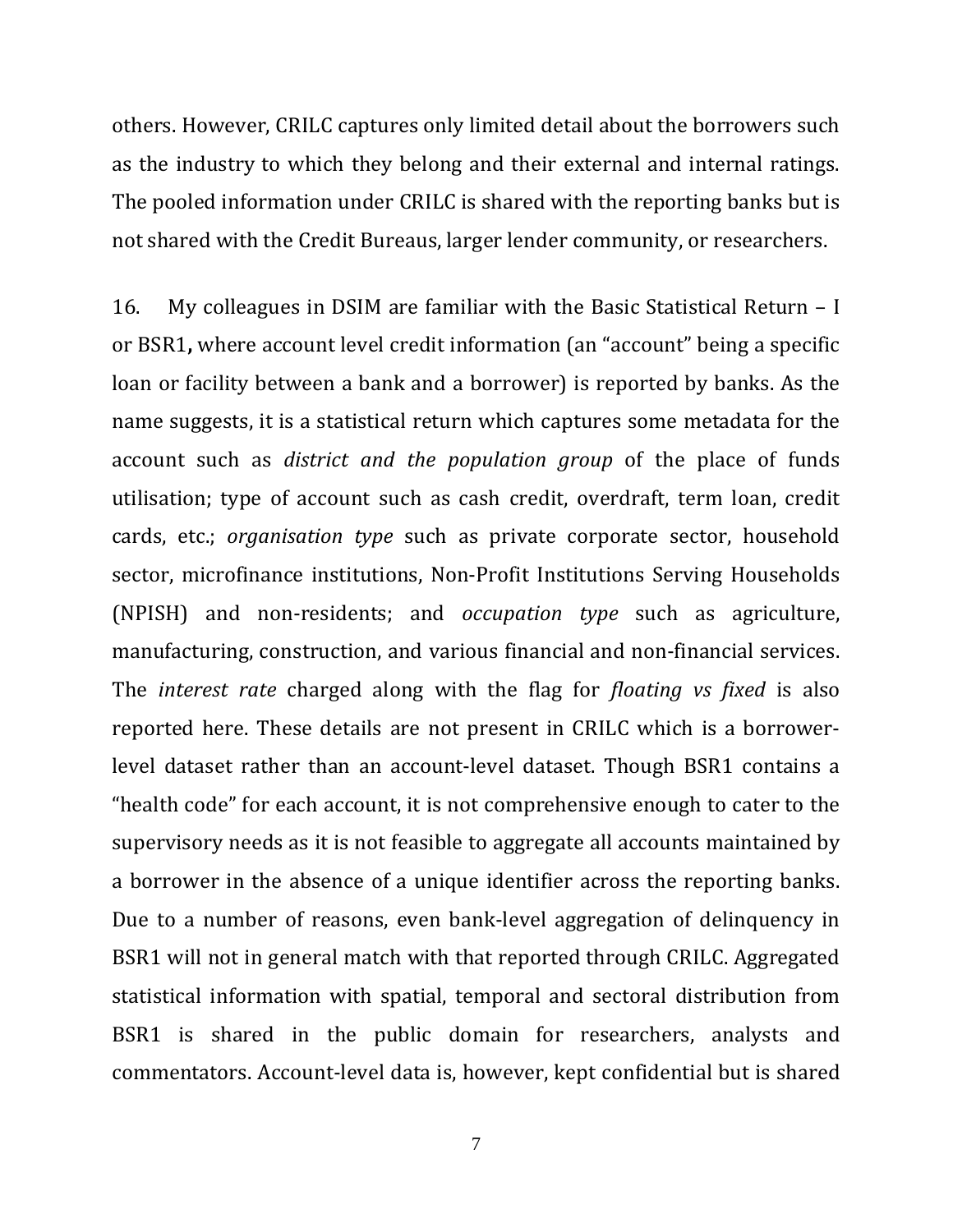by the Reserve Bank with researchers on a case to case basis under appropriate safeguards.

17. These databases maintained in the Reserve Bank are not available to individual banks in real time to take credit decisions at the micro level. They do not capture fully the credit data at origination level. In particular, the 360 degree view is not available to creditors in any of the systems discussed. Individually, some of these systems can be swiftly strengthened with just a few additional fields. For example, capturing in BSR1 the unique accountholder identifier in the form of Aadhar for individuals and Corporate Identification Number (CIN) for companies may make it possible to view all accounts of each borrower across banks.

18. Next, I would like to draw your attention to the company finance databases available with the Reserve Bank and with the MCA. These contain the audited or unaudited financial results of the corporates submitted by them at various frequencies. Here again the key identifier is the CIN. The power of the information can be substantially enhanced if we can make BSR1 and CRILC to talk to each other and further link them both with the MCA database containing financial results of the corporate sector.

## **International Experience with Public Credit Registers**

19. Let me now turn to the international scenario. A survey conducted by the World Bank reported that as of 2012, out of 195 countries that were surveyed, 87 were having Public Credit Registers – the number must have increased by now. The private credit bureaus are also functioning well in

8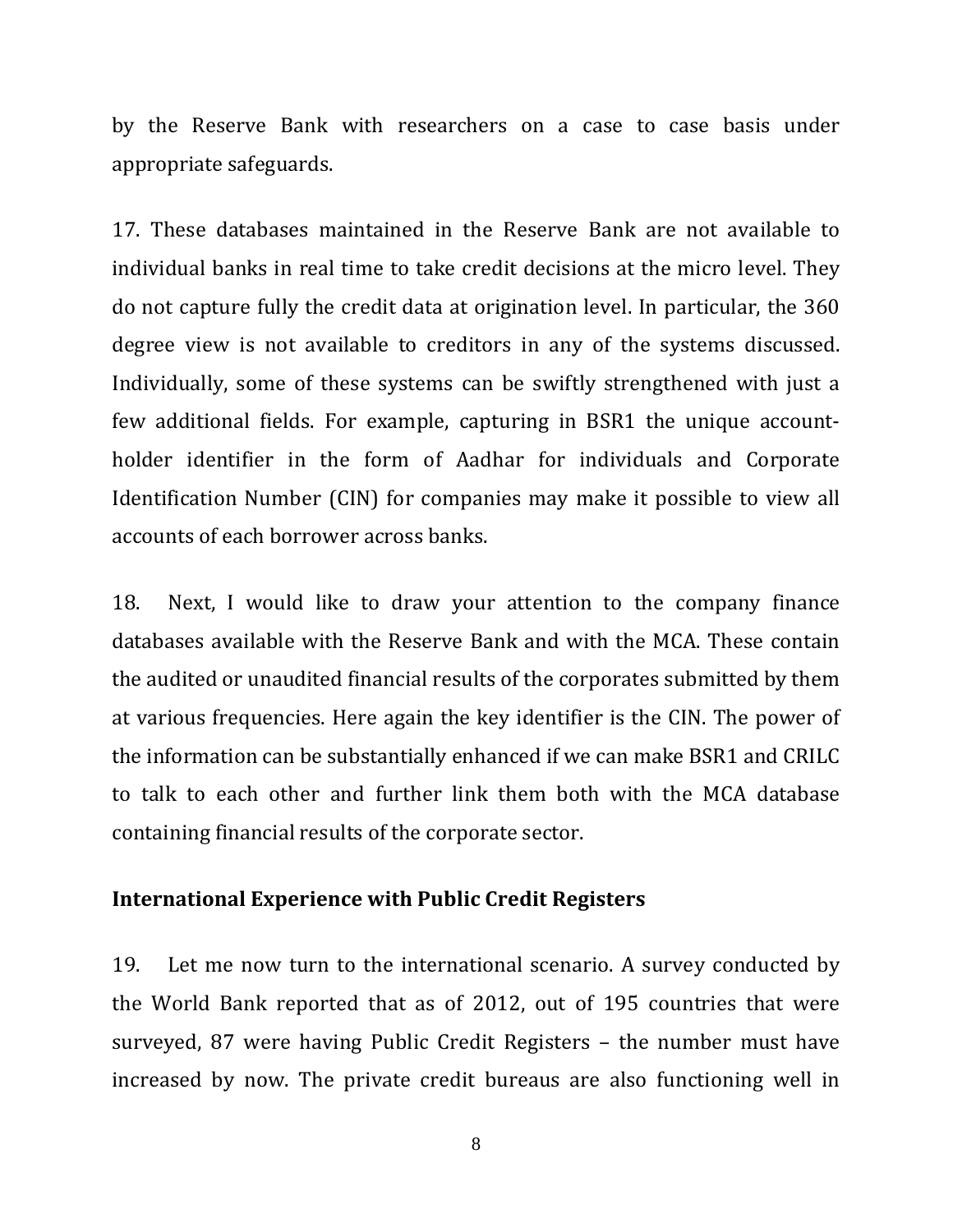many of the developed countries and they co-exist with the PCRs. In US, the Dealscan by Thomson Reuters is a prime example which covers the syndicated loan origination data including information on arrangers; price and maturity terms; credit lines or term loans; and loan characteristics such as covenants. Since banks voluntarily provide credit data at the time of origination itself, it is almost a real-time dataset and one gets to know in a week or two weeks' time whether there is a change in the credit market conditions.

20. Dun & Bradstreet or DNB in short, is nearly two centuries old and has perhaps the largest commercial database in the world. Their website claims that they track over 265 million company records which they derive from 30,000 data sources and is updated 5 million times per day. DNB's own correspondents gather data on firms by visiting and telephoning the firm's principals. It is interesting to note that in the 19th century, these correspondents who were often lawyers, included such luminaries as Abraham Lincoln, Woodrow Wilson and Calvin Coolidge (ref. J.G. Kallberg, G.F. Udell / Journal of Banking & Finance 27 (2003) 449–469).

21. Let me give a real life example to illustrate the utility of such information systems. In the aftermath of the collapse of Lehman Brothers in September 2008, there were economists who asserted that the credit flow in the United States was unaffected by pointing out to the robust credit growth in bank loans. But a deeper analysis of the Thomson Reuters Dealscan data quickly revealed that the credit growth was almost entirely attributable to the corporates drawing down (a form of a "bank run") on the existing credit lines. The origination of new loans had indeed dried up.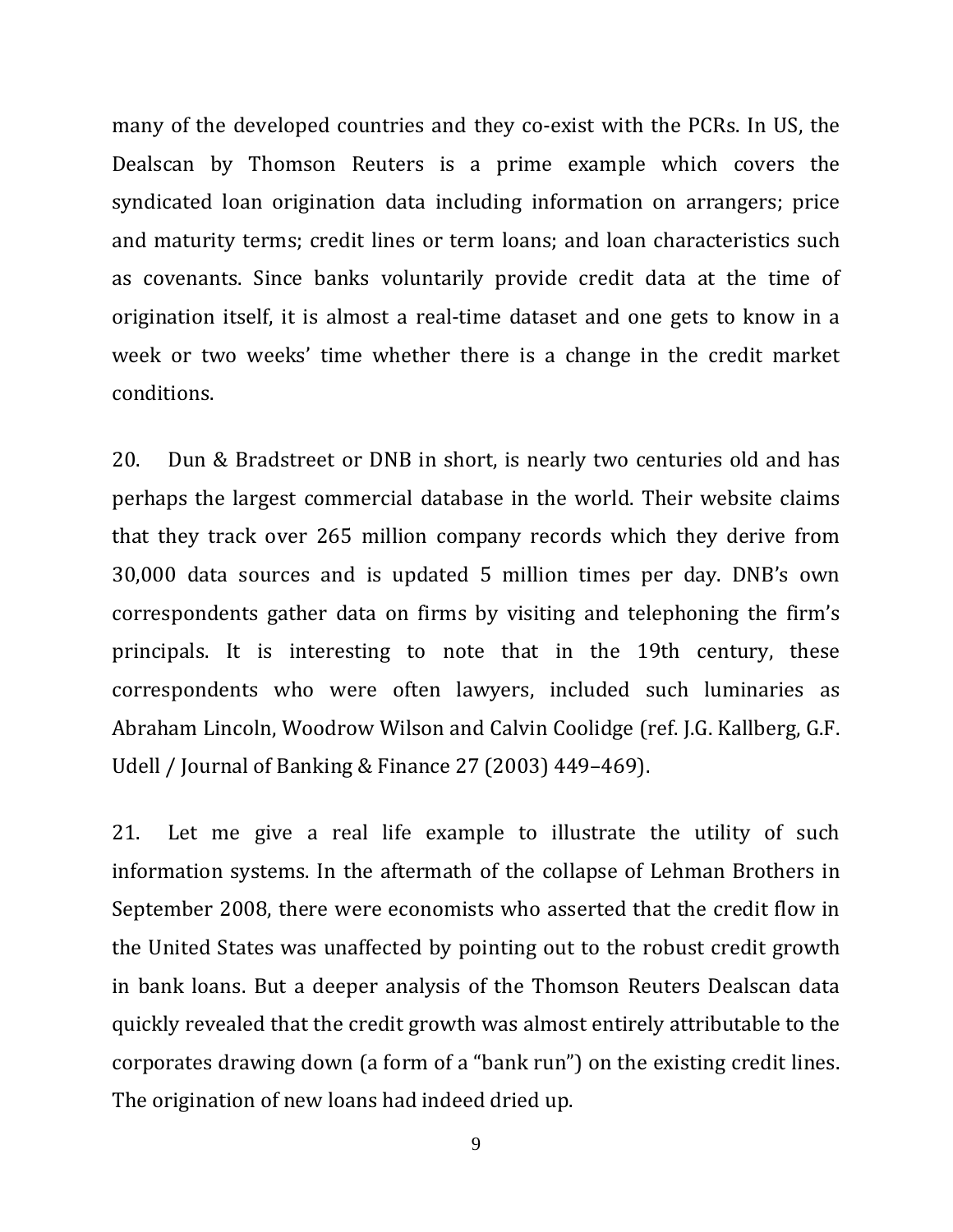## **How a Public Credit Registry can help in India**

22. Let us now envisage how exactly a public credit registry can help in India. Firstly, it is required to improve the credit culture in our country. It has been demonstrated in the 'Doing Business 2017' report that credit information systems impart transparency in the credit market, following which access to credit improves and delinquencies decrease. At present, several Indian banks burdened with mounting NPAs appear less confident in taking credit decisions. A transparent public credit registry would help the bankers to rely on objective data for making credit decisions and also enable them to defend their actions with market evidence when subjected to scrutiny.

23. Second, large borrowers get a preference in credit markets due to their existing credentials in the public space. They have established credit history, brand value, and supply of collateral. In contrast, small and marginal aspirants, start-ups, new entrepreneurs, and small businesses in micro, small and medium enterprises (MSME) sector are disadvantaged as they lack many of those desired qualifications for credit. Transparency of credit information would serve as a "reputational collateral" for such borrowers. This would not only help promote financial inclusion, but also reward the good borrowers thereby imparting credit discipline. We just have to look at our willingness to transact on *eBay* to understand how reputation builds up for effectively anonymous sellers from their transaction records captured on a website. Similarly, public credit registry would help create a level-playing field among different sizes of borrowers.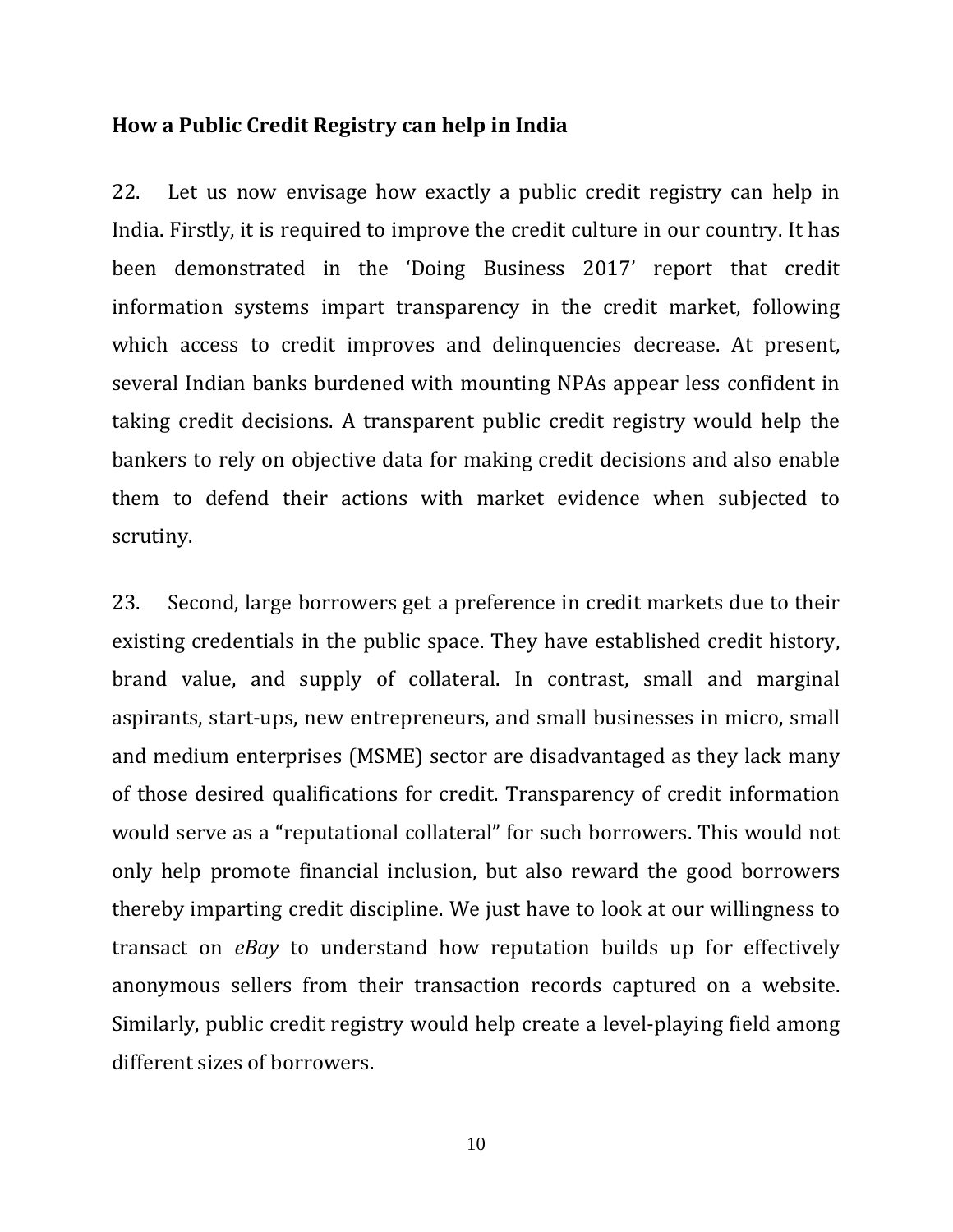24. Third, public credit registers in many countries have gone beyond the credit relationship of borrowing entities with financial institutions. They tap other transactional data of borrowers including payments to utilities like power and telecom for retail customers and trade credit data for businesses. Why might such data help? Lenders in the formal sector often hesitate to extend a line of credit to new customers due to the lack of credit scores. Regularity in making payments to utilities and trade creditors provides an indication of the credit quality of such customers. In turn, credit from the formal sector can become accessible to new borrowers, boosting financial inclusion. As a side benefit, the extent of financial inclusion will likely become more precisely measurable for policy makers.

25. Finally, public credit registry can have a profound impact for regulatory purposes. In its absence, only fragmented images are available of credit behaviour and indebtedness. PCR will help in getting to a complete picture that is necessary for supervisors and policy makers to assess credit risk of the entire system. To facilitate this, the PCR must cover the following aspects of the credit data: First, the bank-borrower loan-level data detailing loan terms at time of origination along with data on borrower's economic and financial health. Second, the internal and external ratings (or credit scores) and their evolution, and where applicable, market-based measures of firm-level and sector-level credit risks. Third, bank-borrower loan-level restructuring data with all details. Fourth, secondary loan sales and price information. Fifth, borrower-debt level Default and Recovery (LGD) data. This would be a good start!

11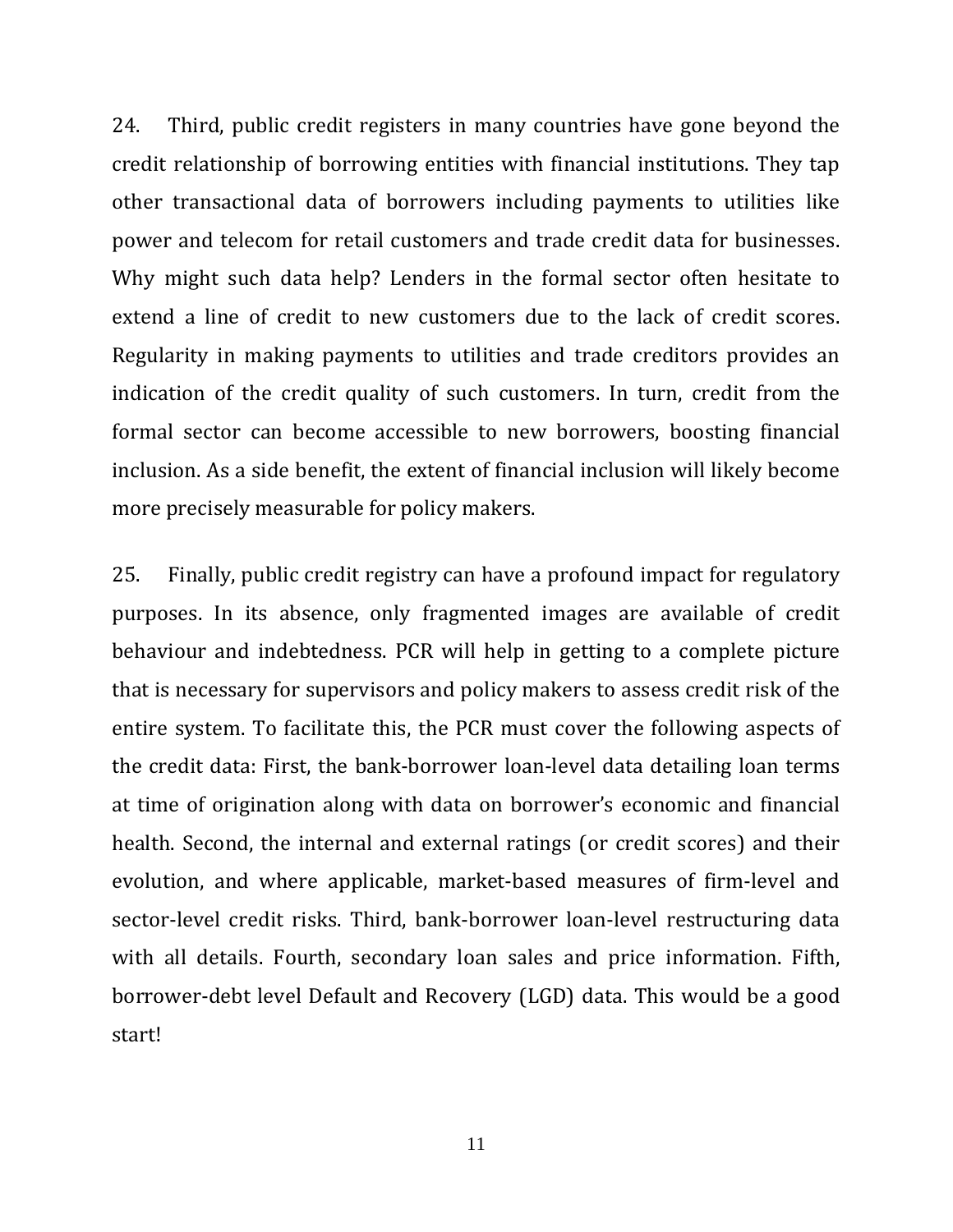## **Who should operate the Public Credit Registry?**

26. Large Public Credit Registers are operated either by the central banks or state authorities in various countries. They are typically not operated by the private sector, though Credit Bureaus in some jurisdictions capture many of the items discussed above. In some jurisdictions, the raw data collected by the central PCR is shared with the CBs, which in turn make value addition by pooling data from other sources and come up with further analysis such as credit scores / reports to their clients, typically commercial lenders. Since we are talking about a large database containing lots of private information, it also needs to be handled by an authority which is trustworthy in the public eye as well as backed by appropriate judicial powers to ensure timely and accurate data gathering. Therefore, it is found internationally that with rare exceptions the Public Credit Registries are managed by central banking or banking supervisory authorities.

#### **In Summary…**

27. Let me conclude by restating that a transparent and comprehensive public credit register is the need of the hour in India. More and more countries are moving towards this with a view to improving the credit culture in their jurisdictions. Such registers help in enhancing efficiency of the credit market, increase financial inclusion, improve ease of doing business, and help control delinquencies. Incorporating unique identifiers for the borrowers (*Aadhar* for individuals and CIN for companies), Reserve Bank's BSR1 and CRILC datasets can quickly be converted into a useful PCR covering customers of SCBs to start